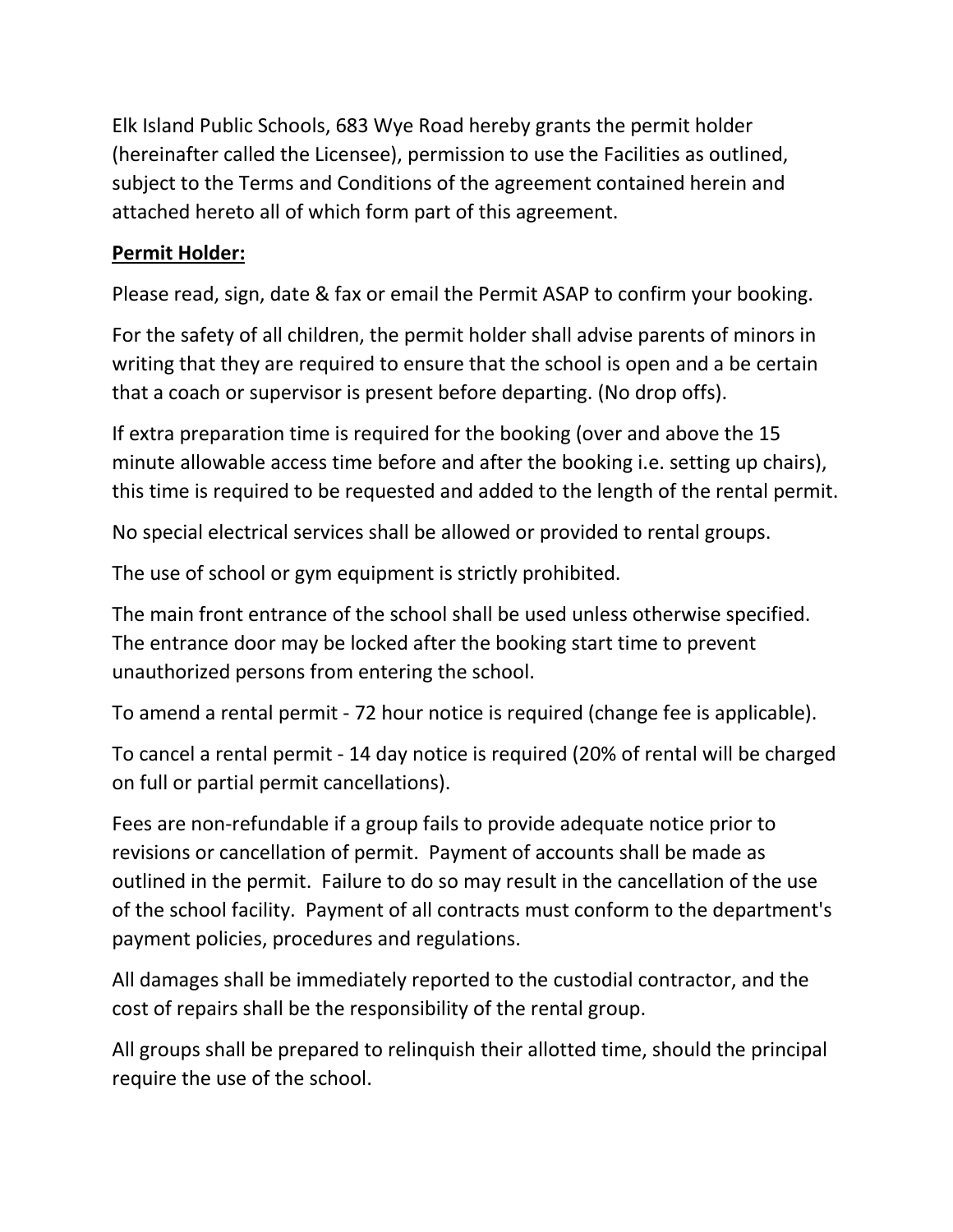During the use and occupation of the premises, the lessee shall indemnify and save harmless the Board against any and all liability whatsoever resulting from injury or damage to any person, persons or property by reason of or as a result of the use and occupation of the premises directly or indirectly as herein set forth, or by reason of or as a result of the acts of it or its servants, agents, employees or workmen.

## **Supervisors shall:**

1. Arrive at the school prior to the group.

2. Remain on premise until the last participant and visitor depart.

3. Ensure all participants & spectators remain in designated use area. Parent volunteers or coaching staff must ensure constant supervision.

4. Ensure that groups vacate the premise promptly when the contract time is up. Groups must not hold meetings or socialize in the hallways.

## **Visitors and Participants:**

1. MUST remove street shoes in foyer upon entering the school.

2. MUST NOT leave children unattended.

3. Indoor, non-marking running shoes must be worn by participants utilizing the gymnasium.

4. Food and beverages are NOT allowed in gymnasiums.

5. Littering shall not be tolerated.

6. Alcohol shall not be served, consumed, or used in any manner in or on Elk Island Public Schools buildings or grounds.

7. Smoking & tobacco use is strictly prohibited in or on Elk Island Public Schools buildings or grounds.

8. Access to areas other than described in the rental permit, is strictly prohibited. Siblings of all participants must remain in the permitted use area.